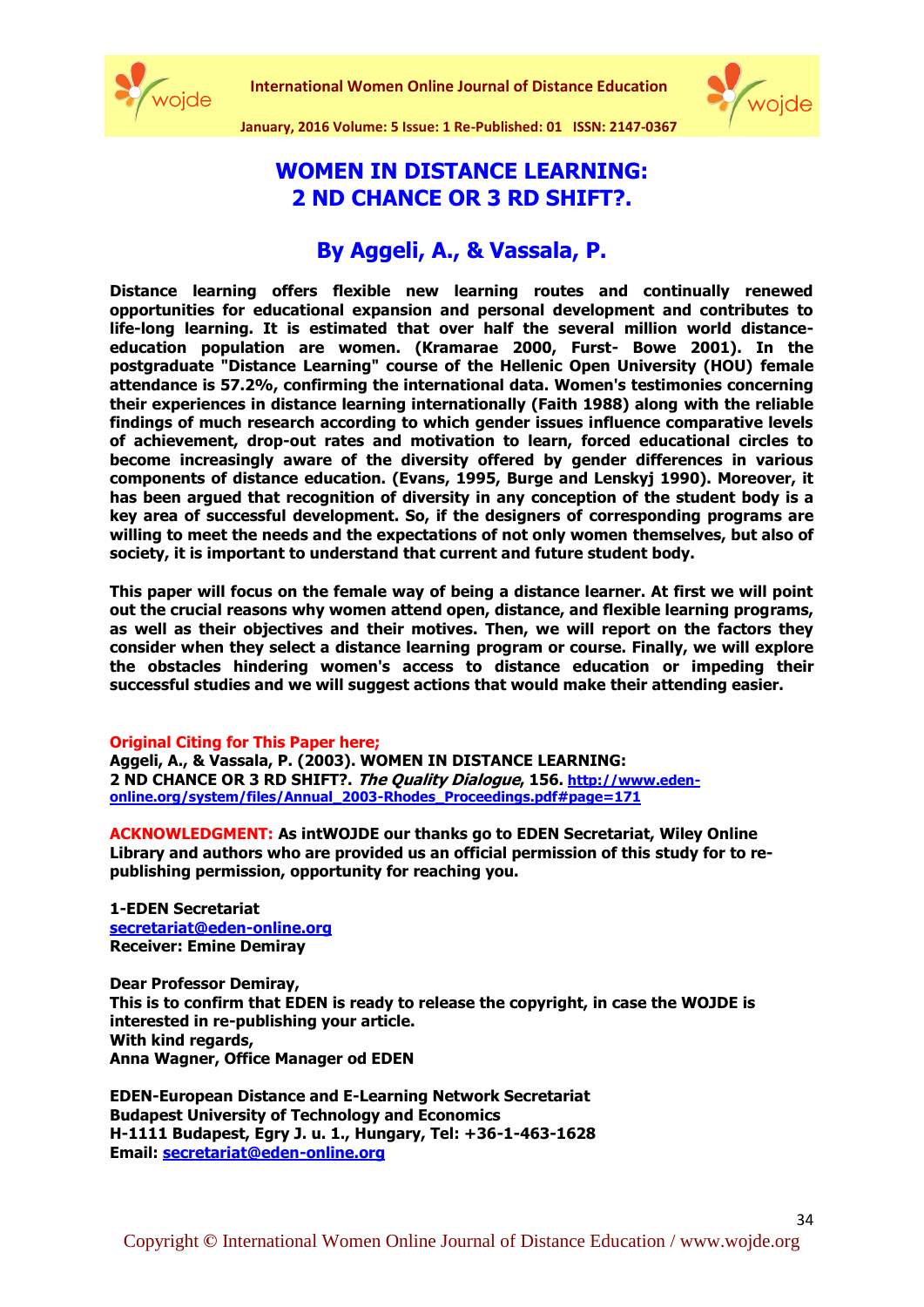



**January, 2016 Volume: 5 Issue: 1 Re-Published: 01 ISSN: 2147-0367**

**2- Θάνια Αγγέλη <thania@wantastic.gr> 4th december, 2015 Receiver: Vivi, ΑΓΓΕΛΗ, bana** 

**Günaydın, Dear professor, Ugur Demiray, We are very proud of your proposal to republish our article. We would gladly accept it. Nevertheless, we would like to emphasize on the fact that this article has already been published twice.**

 **Aggeli, A., & Vassala, P. Women in Distance Learning. Distance and E-Learning in Transition, 325-334.<http://onlinelibrary.wiley.com/doi/10.1002/9781118557686.ch22/summary>**

 **Aggeli, A., & Vassala, P. (2003). WOMEN IN DISTANCE LEARNING: 2 ND CHANCE OR 3 RD SHIFT?. The Quality Dialogue, 156. [http://www.eden](http://www.eden-online.org/system/files/Annual_2003-Rhodes_Proceedings.pdf#page=171)[online.org/system/files/Annual\\_2003-Rhodes\\_Proceedings.pdf#page=171](http://www.eden-online.org/system/files/Annual_2003-Rhodes_Proceedings.pdf#page=171)** 

**Consequently, the publishers do own the copyrights. In any case, thank you for the honor With our best regards** 

**Athanassia (Thania) Aggeli [aggeli@gmail.com](mailto:aggeli@gmail.com)  Dr. Paraskevi Vassala [vivi.vassala@gmail.com](vivi.vassala@gmail.com%20)**

**From: Emine Demiray [mailto[:intwojde@gmail.com\]](intwojde@gmail.com) Sent: Wednesday, December 2, 2015 12:10 PM To: [thania@wantastic.gr; bvasala@hol.gr](thania@wantastic.gr;%20bvasala@hol.gr) Subject: pr publish permission**

**3-Wiley Online Library <http://onlinelibrary.wiley.com/doi/10.1002/9781118557686.ch22/summary>**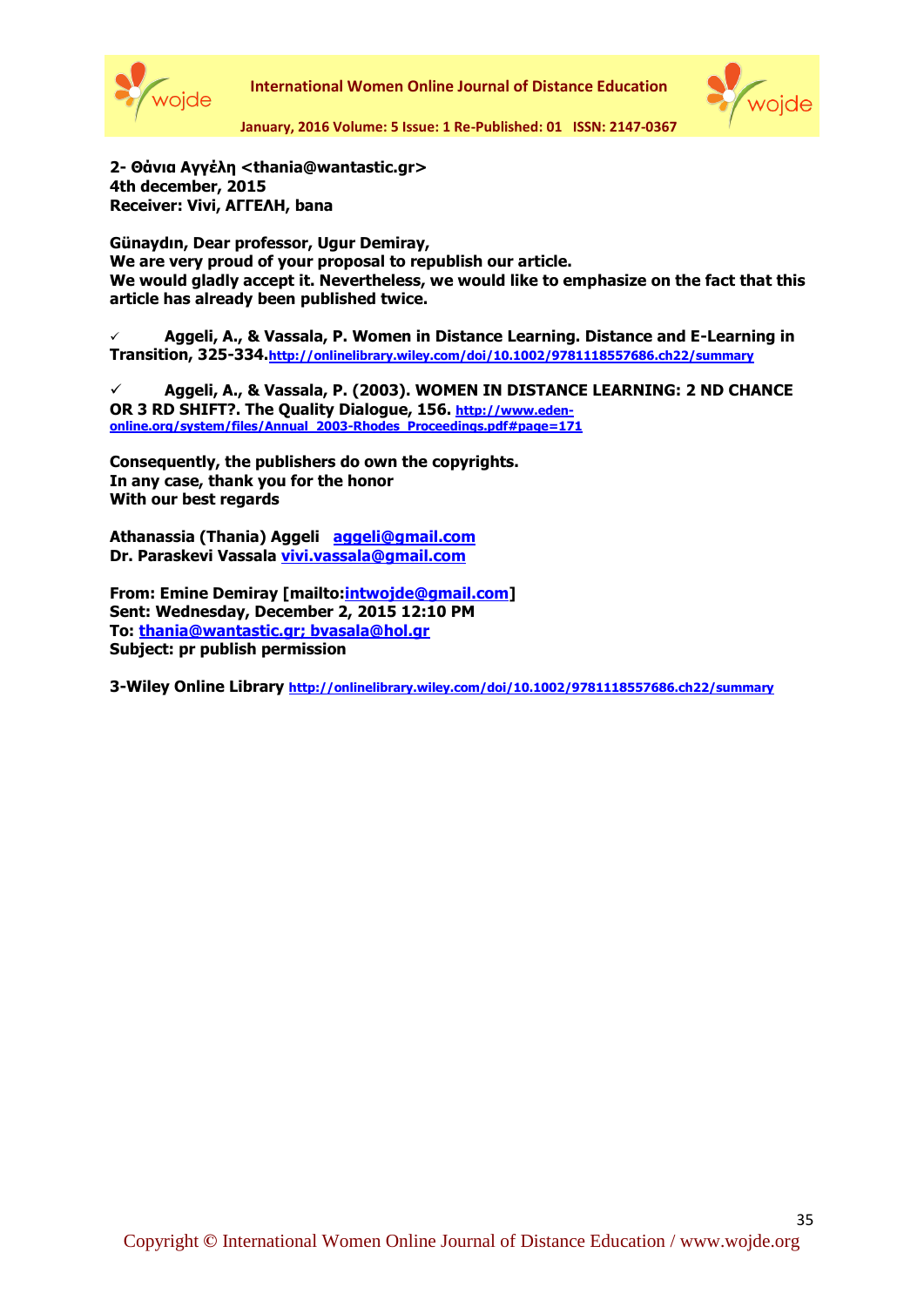# WOMEN IN DISTANCE LEARNING:  $2^{ND}$  CHANCE OR  $3^{RD}$  SHIFT?

*Athanassia Aggeli and Paraskevi Vassala, Hellenic Open University, Greece* 

# **Introduction**

Distance learning offers flexible new learning routes and continually renewed opportunities for educational expansion and personal development and contributes to life-long learning. It is estimated that over half the several million world distance-education population are women. (Kramarae 2000, Furst-Bowe 2001). In the postgraduate "Distance Learning" course of the Hellenic Open University (HOU) female attendance is 57.2%, confirming the international data.

Women's testimonies concerning their experiences in distance learning internationally (Faith 1988) along with the reliable findings of much research according to which gender issues influence comparative levels of achievement, drop-out rates and motivation to learn, forced educational circles to become increasingly aware of the diversity offered by gender differences in various components of distance education. (Evans 1995, Burge and Lenskyj 1990). Moreover, it has been argued that recognition of diversity in any conception of the student body is a key area of successful development. So, if the designers of corresponding programs are willing to meet the needs and the expectations of not only women themselves, but also of society, it is important to understand that current and future student body.

This paper will focus on the female way of being a distance learner. At first we will point out the crucial reasons why women attend open, distance, and flexible learning programs, as well as their objectives and their motives. Then, we will report on the factors they consider when they select a distance learning program or course. Finally, we will explore the obstacles hindering women's access to distance education or impeding their successful studies and we will suggest actions that would make their attending easier.

# **1. The factors that motivate adult women to enroll in DE programs, to select specific distance learning programs and courses**

Most women in distance learning share goals and ambitions similar to those of students in the conventional education system. This means that they are seeking degrees for a number of reasons including economic (career advancement, higher wages) and individual development. They take up vocations and skills for personal fulfillment from obtaining a degree itself or from gaining useful knowledge to fulfilling personal or social goals. They are searching for knowledge itself as well as the sense of achievement that this offers. (Evans 1995, Furst-Bowe 2001). Educators' research in the Hellenic Open University (HOU) investigating the reasons why women who followed the module "Course and curriculum design for the teaching of French" in the HOU enroll in a distance postgraduate program, confirm that career and personal concerns urged Greek French teachers to do so. More often they report their desire to be informed of the developments in education (specialization, education, theoretical training, and practical improvement of their teaching). The personal reasons - status and career development is one more answer yet remarkable is also their mentioning the chance of attending such a postgraduate/distance post graduate program itself. (Androulakis et al 2001).

Generally, women prefer distance learning because of its nature (May 1994, Kokkos and Lionarakis 1998, Keegan 2000), since studies of this type allow them to fulfill their family and career responsibilities. Furthermore, it enables them to learn at their own pace, while minimizing costs - saving money and time on commuting and child care. Older women students, in particular, comment that the "virtual classroom" minimizes the discomfort and alienation they sometimes experience on conventional college campuses populated by 18 to 22 year-olds. (Kramarae 2000, Furst-Bowe 2001).

When selecting a distance learning program, in addition to considering the nature or the degree and the type of delivery system, female students consider several general factors including the program availability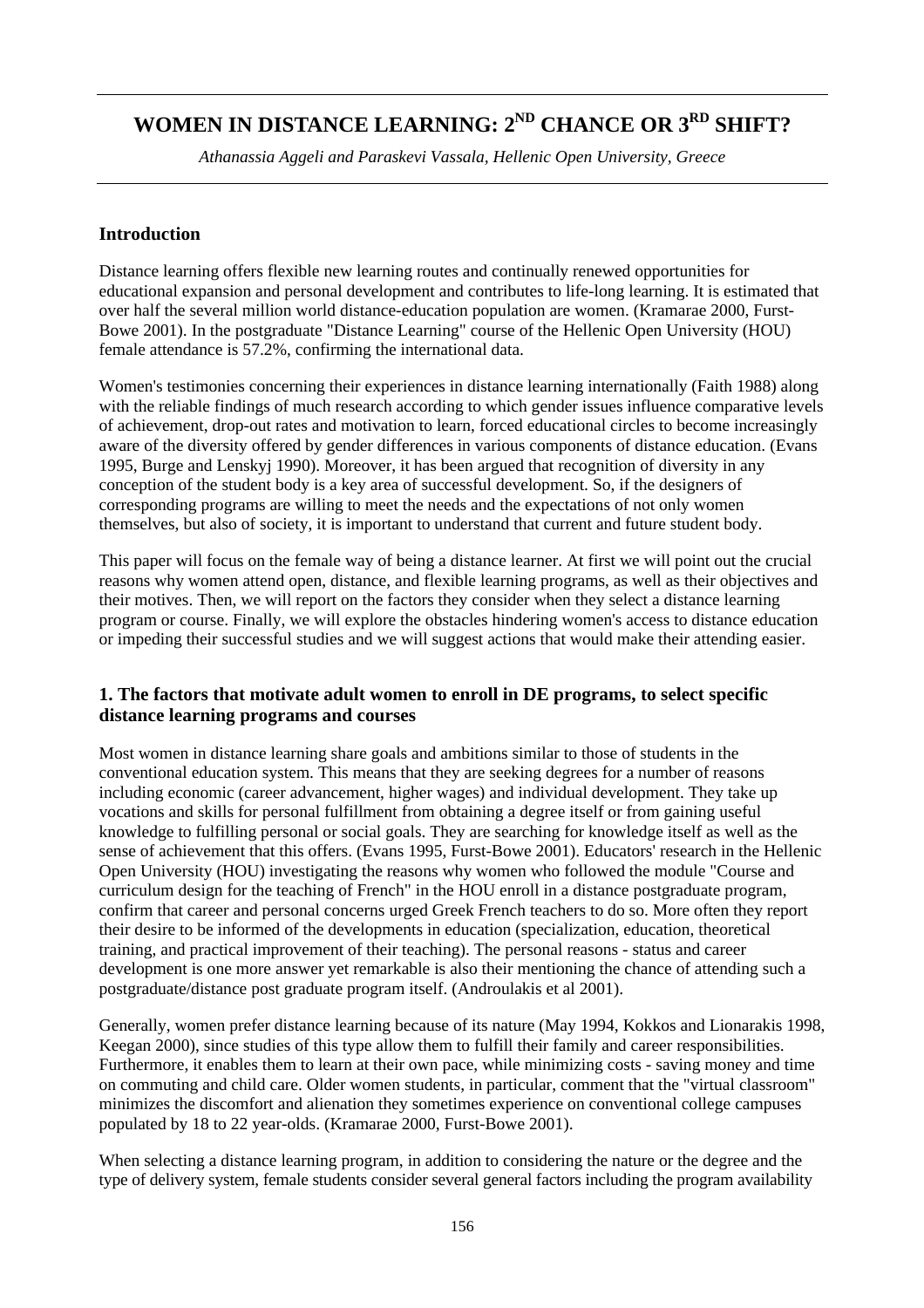and quality, the institutional reputation and its location, the service quality and costs (Furst-Bowe 2001, Mowen and Parks 1997). Furthermore, adult women students may be more likely to select a distance learning program because of the way it fits in with the other demands of their lives. (Furst-Bowe 2001).

As far the selected courses are concerned, women choose to enroll in greater proportions in arts, human studies and social sciences. It seems that despite the development of technology over the past decade introducing to the home many more computers and the emphasis on computer skills within the school curriculum, (Lockwood 1995), "the belief continues to persist that females are by nature technologically ignorant and unable to absorb scientific and technological information or to acquire technical skills" (Deligianni-Kouimtzi and Zioogou 1993, Fragkoudaki 1985).

# **2. Barriers to participation**

Any learning at any age requires time, space and support. At a distance, the onus is on the learner to organize the necessary space and structure their available time, often accompanied by external and internal conflicts. These are conflicts related to a series of corresponding barriers whose relative significance varies according to the level of education and training, the age of the women (young/mature) and the cultural context. (Evans 1995)

Further to this point, we will summarize and categorize the barriers to women's participation in distance learning; barriers which are underpinned by contemporary ideological and social structures. Improving the indicators that concern the participation among women in distance learning will only succeed when the educational institutions comprehend these obstacles, given that despite high enrollment rates, a large percentage of female students drop out before program completion, for non-academic reasons. (First-Bowe 2001)

# *2.1 Conflicting responsibilities (work, family, educational, social-political) – Lack of time*

For all the benefits of distance learning for women, these students still have to make tremendous sacrifices to balance the demands of work, family, and school (study, writing assignments, research etc.) being mothers, female partners, employees and citizens. That is why the majority of women declare anxiety, and many others (especially mothers of young children) often do their coursework while the other family members are sleeping (Morgan 1991, Stalker 1997, May 1994) commented that taking on distance study roles often results in "double duty" and Kramarae (2000) concludes that working mothers interested in furthering their education are adding a difficult "third shift" to their responsibilities. "We need to deal with the time bind that all parents and older students face if we want to make the rhetoric of "lifelong learning" for the "information economy" a reality", she suggests.

Yet, King and Hill (1993) point to the phenomenon of upper class women who bring in low-paid domestic labor of other women in order to pursue their educational/career aspirations. This phenomenon, though, can be found only in developed and developing countries and is an advantage that is limited to the privileged affluent classes.

# *2.2 Emotional barriers: guilt, fear of success, lack of confidence and self esteem, as far as educational goals are concerned*

Even though they try hard to combine study with their other various responsibilities and roles, and despite the motivation and dedication on-line learners demonstrate, many are still made to feel that they are letting their families down when they try to further their education. (Kramarae 2000) Distance learning demands devotion and time and there are male partners that experience anxiety owing to the extent that they are alienated from this new concern in women's lives. Tolerance is conditional based on length of time spent and potential neglect of relationships and responsibilities, but on the understanding that this is an aberration. Some women felt obliged to "pay back" this tolerance through restricting time spent and normalizing relationships. (Burke 2000).

Dowling (1983) argues that the fear of women achieving success leads them to choices beneath their possibilities and generally hinders their social development. "It seems as if women are consumed by "gendered panic" in the face of success", she points out. One can assume the consequences that this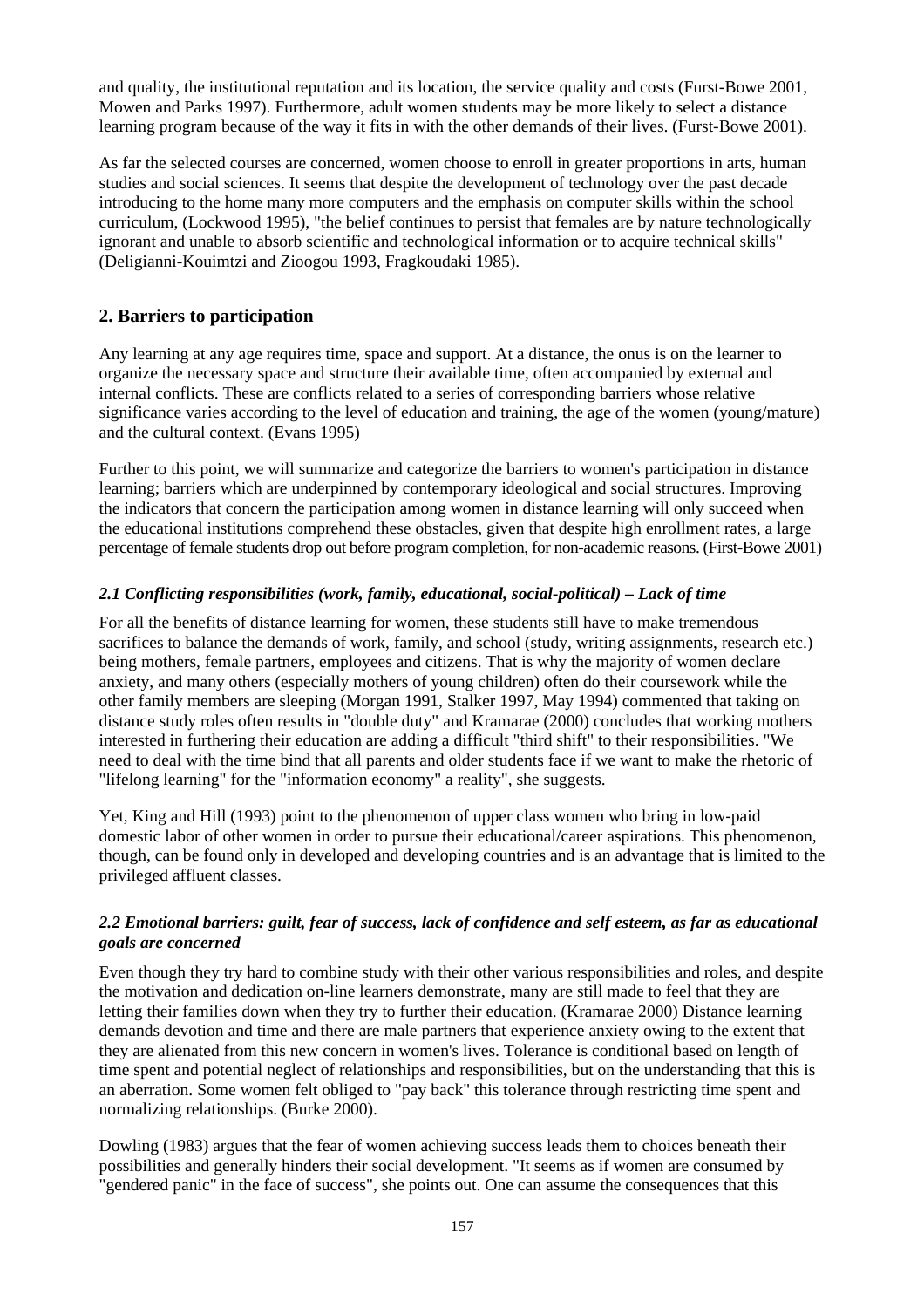attitude will have on women's self-esteem and confidence." (Nova 1994) and evidently on their studies, especially in the distance learning mode, where initiative plays a decisive role.

#### *2.3 Lack of partner support, the children and the wider family – gender stereotypes*

As feminists have pointed out for decades, when women pursue an interest or activity which does not relate directly to their domestic role, and effectively expose and challenge unequal power relations within the family, they often meet with strong resistance from male partners because of suspicion/jealousy as well as ridicule. (Evans 1995)

Sometimes wider family (children, parents and parents-in-law) creates and sustains (internal and external) barriers to studying, reinforcing gender stereotypes. Greek grandmothers while baby-sitting during the face-to-face Team Counseling meetings usually state, "She should be at home taking care of her family. What does she want with this course of action?"

Common patterns in lack of family support for women engaged in distance learning are the cultural and cross-cultural social norms and traditions by which the subservient status of women is maintained. (Effeh 1991, Kirkup and Abbot 1997, Athanasiadou 2002). However, the intersection of discourses in the home is located where traditional and postmodern gender expectations collide. Burke (2000) cites vigorous examples of women's experiences: "Sometimes I work from home. On these days I usually put some washing in the machine early on in the day and dry it during coffee breaks or between tasks. Although my husband is supportive if he is working from home then he is WORKING and would not dream of incorporating domestic tasks into his day." "My partner is also in academia. He prioritizes his work over mine every time even when I am working to a deadline. I work at college as much as I can although child care responsibilities mean I cannot often work during the evening or weekends because my partner has the computer."

#### *2.4 Lack of sufficient or appropriate support from the state: cost of studies, child-care availability*

Tuition fees in distance learning are very expensive in some countries. It is obvious that the high cost of the studies inevitably hinders women's participation. This is a crucial factor especially for those who depend on their family for financial support or on sponsorship from their employers. Even women who have their own source of income are on average paid less than their male counterparts, and as a result the economic obligations for study become insurmountable.

In Greece, for example, not only is the issuing of student loans for distance learning not foreseeable (even though the Hellenic Open University provides scholarships for economically disadvantaged students), the lack of low-cost, all-day child care for the children of students is clear Paying private baby-sitters at home is also economically difficult. The mention by women of childcare as a factor preventing study center use clearly shows that children are the responsibility of women. Good, affordable childcare is difficult to arrange. In this way, women find it difficult to ensure the necessary time for study, the completion of assignments and research as well as the attending of face to face meetings.

#### *2.5 Learning obstacles: undereducation, difficulty in adapting to principles - methods - tools of distance learning, women's ways of learning*

The undereducation of women due to cultural restrictions at their expense, not only in developing countries (Commonwealth Secretariat 1987), and in many developed countries (United Nations 2000, Vergidis 1995) is one more limiting factor since it deprives women of the basic prerequisite necessary for distance learning studies. The principle of the autonomy of the program participants with their interaction with the teaching material, as well as the development of critical thinking abilities, that are applied in distance learning, create additional problems of adaptation in women that follow the general model of passivity of their gender. (Evans 1995, May 1994)

Further difficulties may present themselves in lessons that demand the extended use of computers for example. (Furst-Bowe 2001, May 1994) due to the fact that women may have (whether they believe or not) less ease of use and experience working with technological interfaces. Female students may have less experience with working with technology than do their male counterparts and may become frustrated with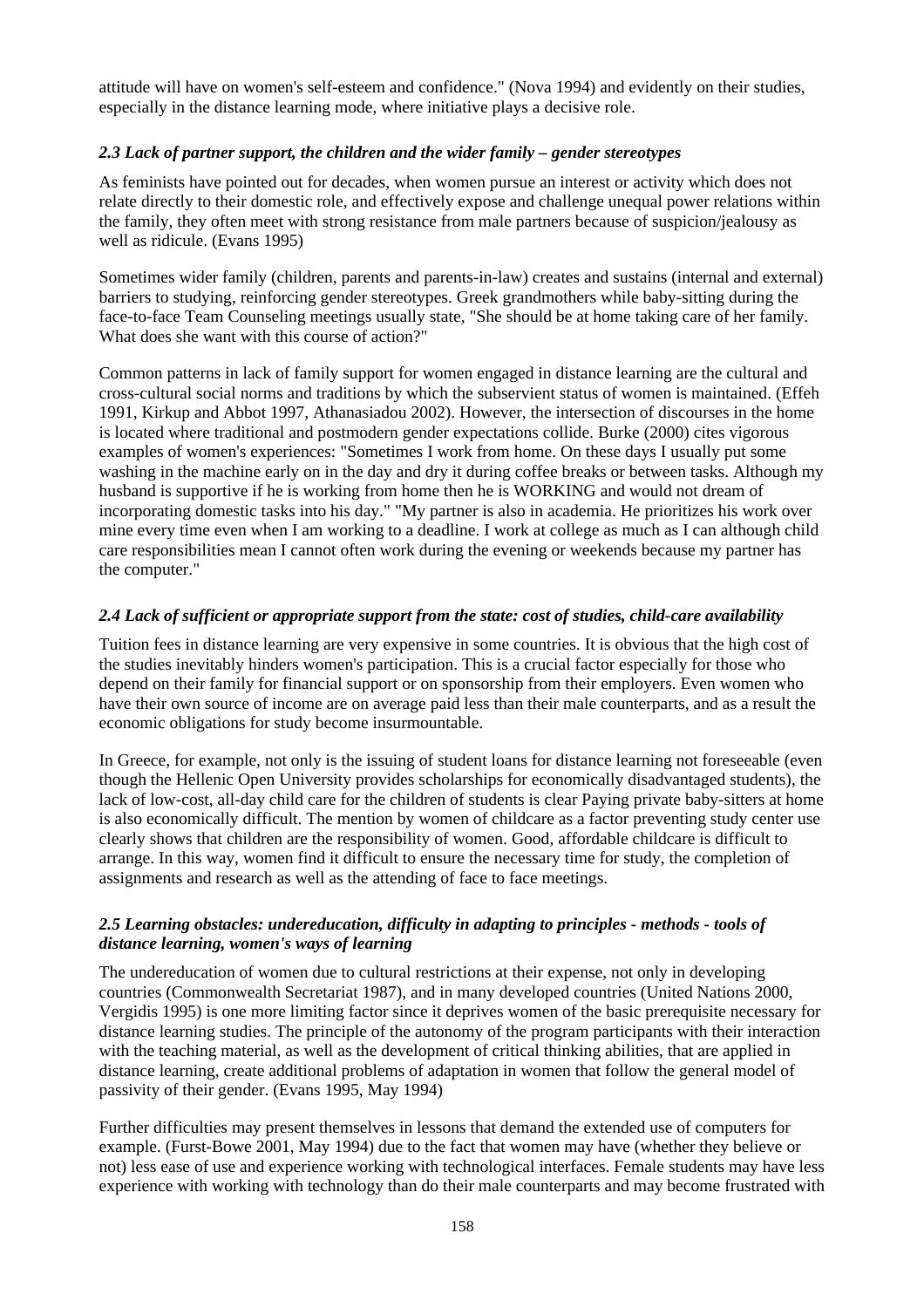distance learning courses that require extensive use of computers. Despite this, the belief continues to persist that females are by nature technologically ignorant and unable to absorb scientific and technological information or to acquire technical skills.

On more obstacle related to the nature of distance learning programs is that students experience isolation and lack of individual attention. The sense of isolation that women students experience in their studies is due to the lack of natural contact with their peers. (Kirkup and Von Prummer 1990, Furst-Bowe 2001). Gilligan (1982) confirms the difference of women, supporting that the tendency of women to share their studies with their classmates, their friends and their families is not connected to any type of inferiority or to any negative personal experiences, but to a positive stance of participation and "dependent connection." This stance probably extends from their social role that strengthens a model of behavior which is less independent. (Beauvoir 1989).

# **3. Strategies for reducing the barriers**

In order to eliminate or at least minimize the barriers that women experience in distance learning education, the educational organizations and the professors-counselors of distance learning education should become activated along with the women themselves and wider social groups.

# *3.1 Principles - methods - tools - content of distance learning education*

The educational institutions that provide distance learning education must recognize that student learning environments comprise the home and local center from which women study as well as the educational institutions itself. First and foremost, the role that the house and the local setting play in the learning environment of the woman student must be recognized and the fact that this education, like technology must be adapted to local circumstances (May 1994). The next step is to conduct research into the special way in which women engage in distance learning, into the types and levels of interaction between students and tutors that suit a female way of learning, as well as the documentation of the major social aspects that influence women's learning.

As far as the program of study is concerned, more women's studies courses must be made available via distance learning programs and a feminist perspective must be incorporated in the curriculum in other disciplines. More women administrators, teachers and students should be involved in the planning process for on-line courses so that their experience can contribute more directly to the benefit of others. (Kramarae 2000). This means that the possibility of adapting study programs to the needs of women can be utilized in such a way that steadily the educational demands of other categories of learners can also be satisfied.

# *3.2 Supporting Services*

The scholarships, the low tuition costs and the widening of economic assistance for distance learning study programs are ways in which the educational institutions and the state can make it easier for women with economic dependence to break free of social and educational isolation. The establishment of more local study centers is one way to counter the isolation that women distance learners experience (thus ensuring a quiet place for study - supportive services and one-on-one lessons). (Effeh 1991)

Educational policy-makers must be sensitized to the needs in particular of working mothers who are engaged in distance learning programs. The services for professional orientation, finally, belong to that category of supportive mechanisms which give meaning to all of the previous effort. Otherwise, there exists the strong possibility that women distance learners will be unable to utilize the knowledge and skills that were gained through the program thus rendering their efforts futile both typically and essentially.

# *3.4 Professors - counselors*

Professors and counselors can decisively contribute to the removal of barriers that women in distance learning encounter by treating distance learners as responsible and intelligent human beings, not as passive educational consumers (Kramarae 2000) and by creating a safe and supportive environment in accordance with the principles of adult education (Rogers 1999), with the intent of dispelling women's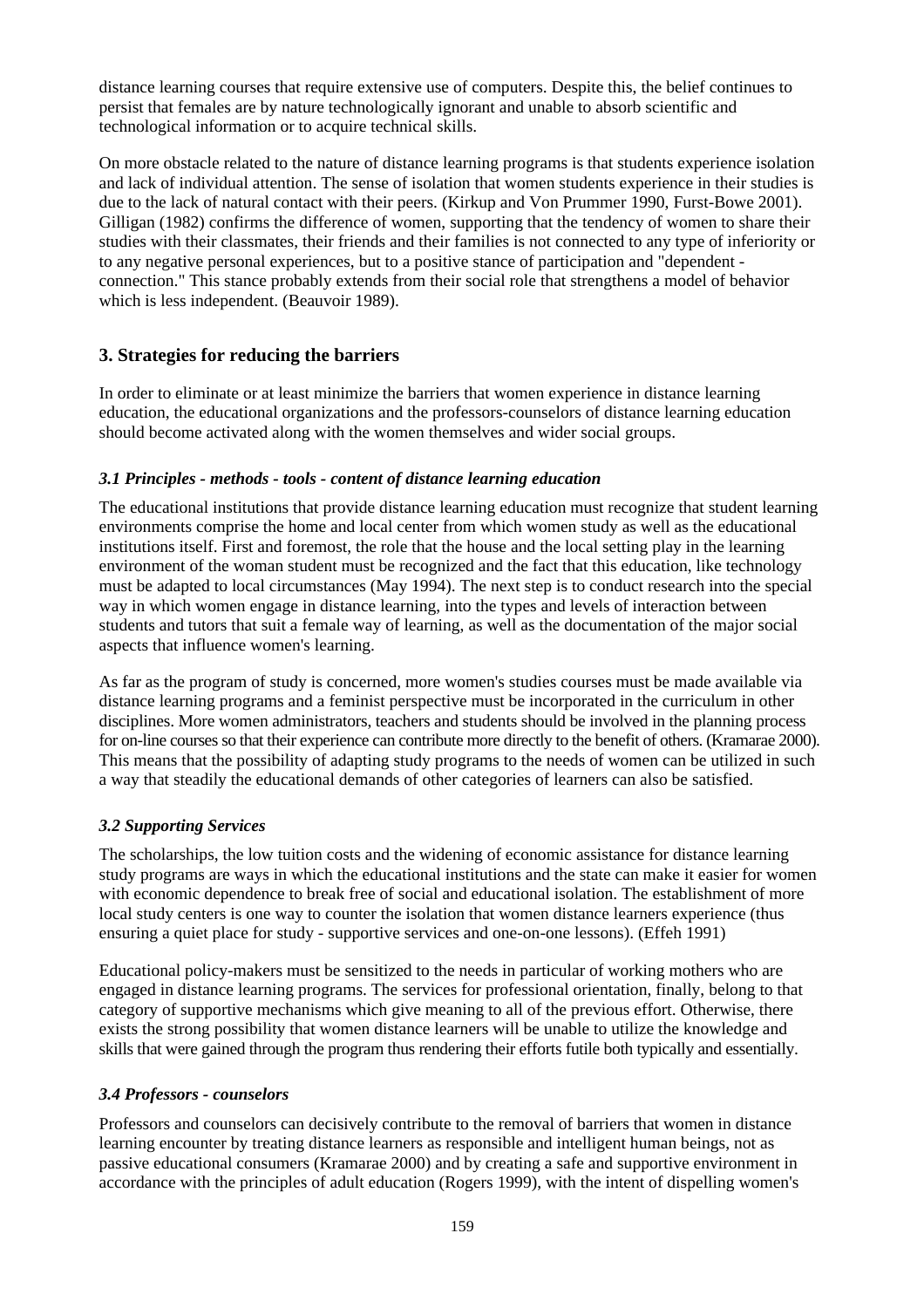fears concerning education. Educators need to be sensitive to women's personal and unique circumstances and to investigate ways to help students develop effective support systems. Supportive conditions which raise the self-confidence and self-awareness of the learner in the context of distance learning education can be ensured by the use of a variety of communication means and pedagogical methods - strategies as well as with the promotion of interaction between students, professors- counselors and technology. (Furst-Bowe 2001, Kirkup and VonPrummer 1990).

#### *3.5 Women students and the social-cultural context*

In order to promote distance learning education, the broad dissemination of information to women's populations that can benefit from the advantages of distance learning programs of study but for whom it would be impossible otherwise to access the typical sources of information such as web sites must be ensured. Within this category are unemployed women, older women, women living in rural/agricultural areas, and women in prison. Women themselves can contribute to this effort through the network of the women's movement and of women's professional organizations.

Discrimination against women must be confronted more generally. This means that parental prototypes must be changed that assign to women the bulk of child care (important here is the role of the mass media), and at least the legal provision of dependable - specialized and economic child care during the course of study and of work for parents.

# **Conclusions**

Distance learning offers an essential opportunity for the beginnings or continuation of education for women (especially for women living in rural agricultural regions or mothers of small children), precisely because the program can be adapted to the rhythm and the life style of each woman individually. These same women believe that distance learning education is easier for men and that of course "it does not constitute a panacea" for all the problems of access to the traditional educational system, while at the same time "it is not for all" (May 1994). It demands self-discipline and self-confidence and the dilemmas that are present that have been addressed by the women's movement are those stemming from the malecentered concepts that persist in the area of education.

Nevertheless, the local and global restrictions that operate at the expense of women's educational efforts should not obscure the issue that " women constitute a varied and complex category so that we cannot speak of educational opportunities for women generally, as if they were all the same amongst themselves."(Burke 2000) Distance learning education, as "open", is characterized by a lack of restrictions. This characteristic must not lead to the assessment of learners as a homogenous body. On the contrary, emphasis must be given to the personal dimensions of distance learning, that is based in the selfdetermination of distance learners, whether they be women or not.

# **References**

- 1. Androulakis G, Ginou E, Kakari D and Proskoli A (2001) *What women want* (French language teachers who are students at the Hellenic Open University) The initial results of research based on a questionnaire. Proceedings of the 1<sup>st</sup> Distance Education Conference Hellenic Open University, HOU, Patras.
- 2. Athanasiadou K (2002) *Women in University education and the reconciliation of professional and family life.* Doctoral thesis, Department of Psychology, Thessaloniki.
- 3. Beauvoir S (1989) *The Second Sex*. H. M. Parshley (Translator) Vintage Books'; Reissued Edition.
- 4. Burge E and Lenksyj H (1990) *Women Studying in Distance Education: Issues and Principles*, Journal of Distance Education, vol 5, 1/9, pps 20-37.
- 5. Burke C (2000) *Time and Space for Women: Distance Learning and Domestic Constraints,* School of Education, Bretton Hall College, UK.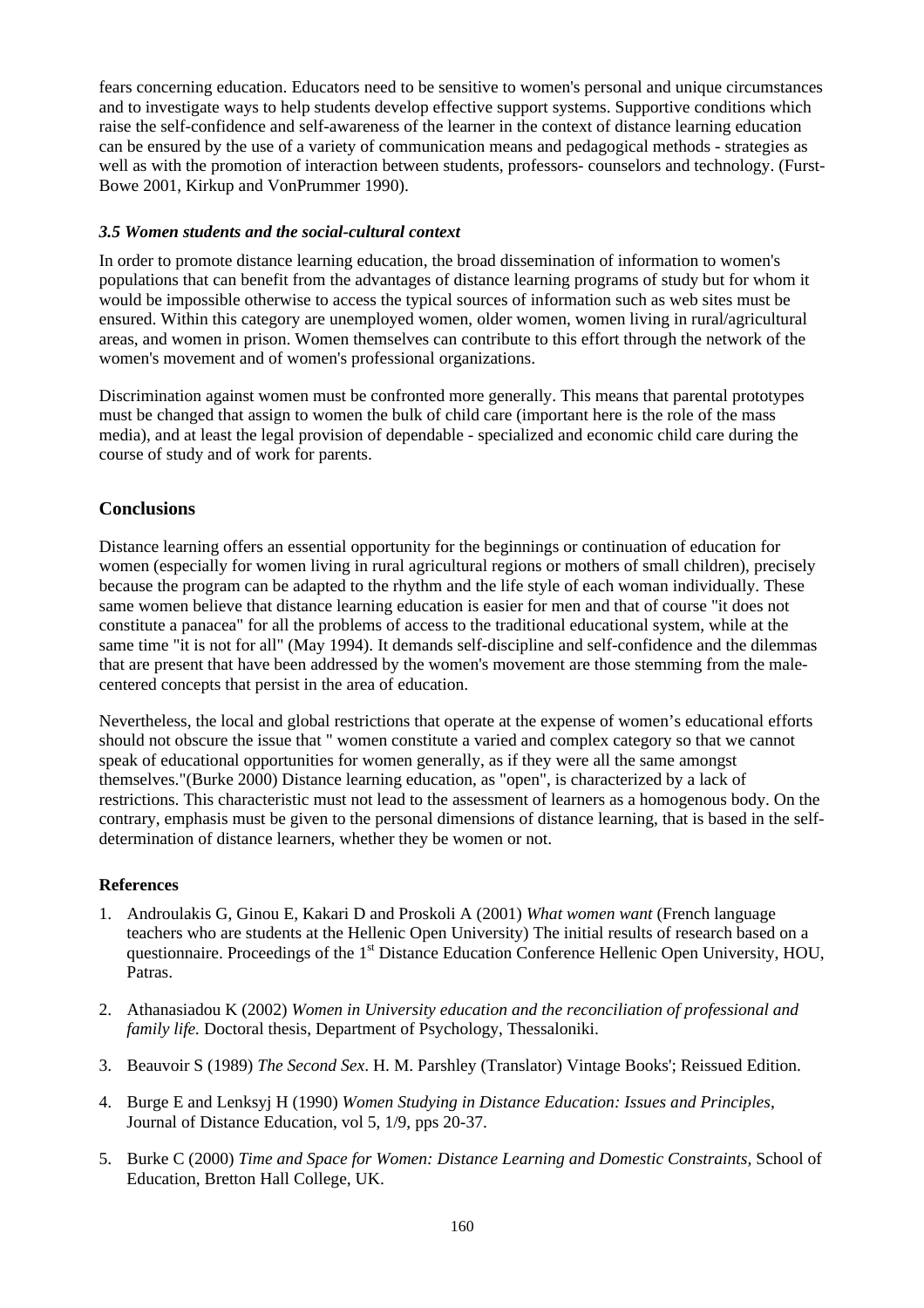- 6. Commonwealth Secretariat (1987) *Gender Stereotyping in Science, Technology and Mathematics Education*. Report of Commonwealth Africa Regional Workshop, Ghana.
- 7. Deligianni-Kouimtzi B and Ziogou S (1993) *Education and Gender.* Vanias Publications, Thessaloniki.
- 8. Dowling C (1983) *The Cinderella Complex*. Glaros Publications, Athens.
- 9. Effeh E (1991) *Determinants of the study patterns of female distance learners: An evaluative survey.* Journal of Distance Education, vol 6, no 2, pps. 58-63.
- 10. Evans K (1995*) Distance Education: Helping overcome the barriers to women's technological education.* in the COL's (The Commonwealth of Learning) news publication vol 6, no 2.
- 11. Faith K (ed.) (1988) *Toward new horizons for women in distance education.* International Perspectives Routledge, London pps 18.
- 12. Fragoudaki A (1985) *Sociology and Education Theories on the social inequality of school.* Papazizi Publications, Athens.
- 13. Furst-Bowe J (2001) *Identifying the Needs of Adult Women Learners in Distance Education Programs.* University of Wisconsin – Stout.
- 14. Gilligan C (1982) *In a different voice: Psychological theory and women's development.* Cambridge, MA, Harvard University Press.
- 15. Keegan D (2000) *The basic principles of open and distance learning.* Translator: A. Melista, Metaixmeio Publications, Athens.
- 16. Kirkup G and Abbott J (1997) *The Gender Gap: A Gender Analysis of the 1996 Computing Access Survey.* PLU, Milton Keynes.
- 17. Kirkup G and Von Prummer C (1990) *Support and connectedness: The Needs of Women Distance Education Students.* Journal of Distance Education, vol 5 2/7, ISSN: 0830-0445.
- 18. Kokkos Al, Lionarakis A (1998) *Open and Distance Learning: Relationships between students and teachers*. Hellenic Open University, Volume B, Patras.
- 19. Kramarae, Ch (2000) *The Third Shift: Women Learning On-line,* American Association of University Women (AAUW) Educational Foundation.
- 20. May S (1994) *Women's experiences as distance learners: Access and technology*, Journal of Distance Education, vol 9, no 1, pps 81-98 ISSN: 0830-0445.
- 21. Rogers A (1999) *Adult Education.* Τranslation: Papadopolou K. M. and Tobrou M, Metaixmio Publications, Athens.
- 22. Stalker J (1997) *Women's participation in tertiary education: Misogynistic responses' in Crossing Borders, Breaking Boundaries: Research in the Education of Adults.* Proceedings of the 27th Annual SCUTREA Conference.
- 23. United Nations (2000) *Special Conference at the General Assembly, Women 2000: equality between the sexes, Development and Peace for the 21st Century*, New York, 5-9 June 2000. Action for the Equality of the Sexes and the Progress of Women
- 24. Vergidis D (1995) *Undereducation: Social, Political and Cultural dimensions*. Epsilon Publications, 2nd edition